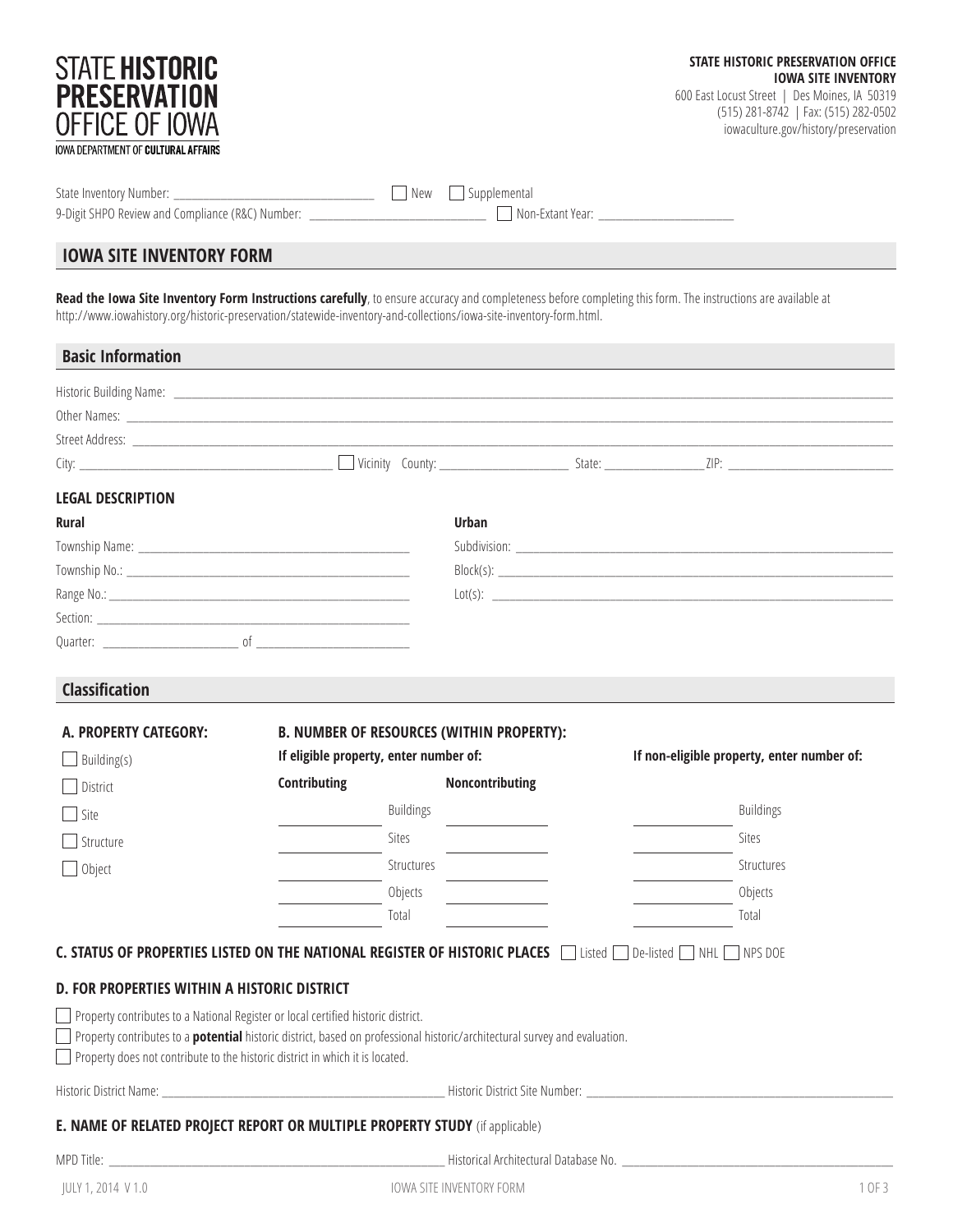| <b>Function or Use</b>                                                                                                                                                                       |                                                                                                                                                   |  |
|----------------------------------------------------------------------------------------------------------------------------------------------------------------------------------------------|---------------------------------------------------------------------------------------------------------------------------------------------------|--|
| Enter categories (codes and terms) from the lowa Site Inventory Form Instructions                                                                                                            |                                                                                                                                                   |  |
| A. HISTORIC FUNCTIONS                                                                                                                                                                        | <b>B. CURRENT FUNCTIONS</b>                                                                                                                       |  |
|                                                                                                                                                                                              |                                                                                                                                                   |  |
| <b>Description</b>                                                                                                                                                                           |                                                                                                                                                   |  |
| A. ARCHITECTURAL CLASSIFICATION                                                                                                                                                              | <b>B. MATERIALS</b>                                                                                                                               |  |
|                                                                                                                                                                                              |                                                                                                                                                   |  |
| <u> 1989 - Johann Barbara, martin amerikan basar dan berasal dalam basa dalam basa dalam basa dalam basa dalam ba</u>                                                                        |                                                                                                                                                   |  |
| <u> 1980 - Johann Barbara, martxa alemaniar argumento de la contrada de la contrada de la contrada de la contrad</u>                                                                         |                                                                                                                                                   |  |
|                                                                                                                                                                                              |                                                                                                                                                   |  |
| C. NARRATIVE DESCRIPTION $\Box$ See continuation sheets which must be completed.                                                                                                             |                                                                                                                                                   |  |
| <b>Statement of Significance</b>                                                                                                                                                             |                                                                                                                                                   |  |
|                                                                                                                                                                                              | A. APPLICABLE NATIONAL REGISTER OF HISTORIC PLACES CRITERIA (mark your opinion of eligibility after applying relevant National Register criteria) |  |
| Criterion A: Property is associated with significant events.                                                                                                                                 | $\Box$ Yes $\Box$ No $\Box$ More research recommended                                                                                             |  |
| Criterion B: Property is associated with the lives of significant persons.                                                                                                                   | $\Box$ Yes $\Box$ No $\Box$ More research recommended                                                                                             |  |
| Criterion C: Property has distinctive architectural characteristics.                                                                                                                         | $\Box$ Yes $\Box$ No $\Box$ More research recommended                                                                                             |  |
| Criterion D: Property yields significant information in archaeology/history.                                                                                                                 | $\Box$ Yes $\Box$ No $\Box$ More research recommended                                                                                             |  |
| <b>B. SPECIAL CRITERIA CONSIDERATIONS</b> (mark any special considerations; leave blank if none)                                                                                             |                                                                                                                                                   |  |
| A. Owned by a religious institution or used for religious purposes.                                                                                                                          | E. A reconstructed building, object, or structure.                                                                                                |  |
| $\Box$ B. Removed from its original location.                                                                                                                                                | $\Box$ F. A commemorative property.                                                                                                               |  |
| $\Box$ C. A birthplace or grave.                                                                                                                                                             | G. Property less than 50 years of page or achieved significance within the past 50 years.                                                         |  |
| $\Box$ D. A cemetery                                                                                                                                                                         |                                                                                                                                                   |  |
| <b>C. AREAS OF SIGNIFICANCE</b> (enter categories from instructions)<br><u> 1980 - Johann Barbara, martxa alemaniar argumento este alemaniar alemaniar este alemaniar este alemaniar est</u> | D. PERIOD(S) OF SIGNIFICANCE                                                                                                                      |  |
| <b>E. SIGNIFICANT DATES</b>                                                                                                                                                                  | F. SIGNIFICANT PERSON (complete if Criterion B is marked above)                                                                                   |  |
|                                                                                                                                                                                              |                                                                                                                                                   |  |
|                                                                                                                                                                                              |                                                                                                                                                   |  |
| <b>G. CULTURAL AFFILIATION</b> (complete if Criterion D is marked above)                                                                                                                     | H. ARCHITECT/BUILDER                                                                                                                              |  |
| <u> 1989 - Johann John Harry, mars ar yw i ganwys y cyfeiriad y ganwys y cyfeiriad y ganwys y cyfeiriad y ganwys</u>                                                                         |                                                                                                                                                   |  |
|                                                                                                                                                                                              |                                                                                                                                                   |  |

**I. NARRATIVE STATEMENT OF SIGNIFICANCE**  $□$  See continuation sheets which must be completed.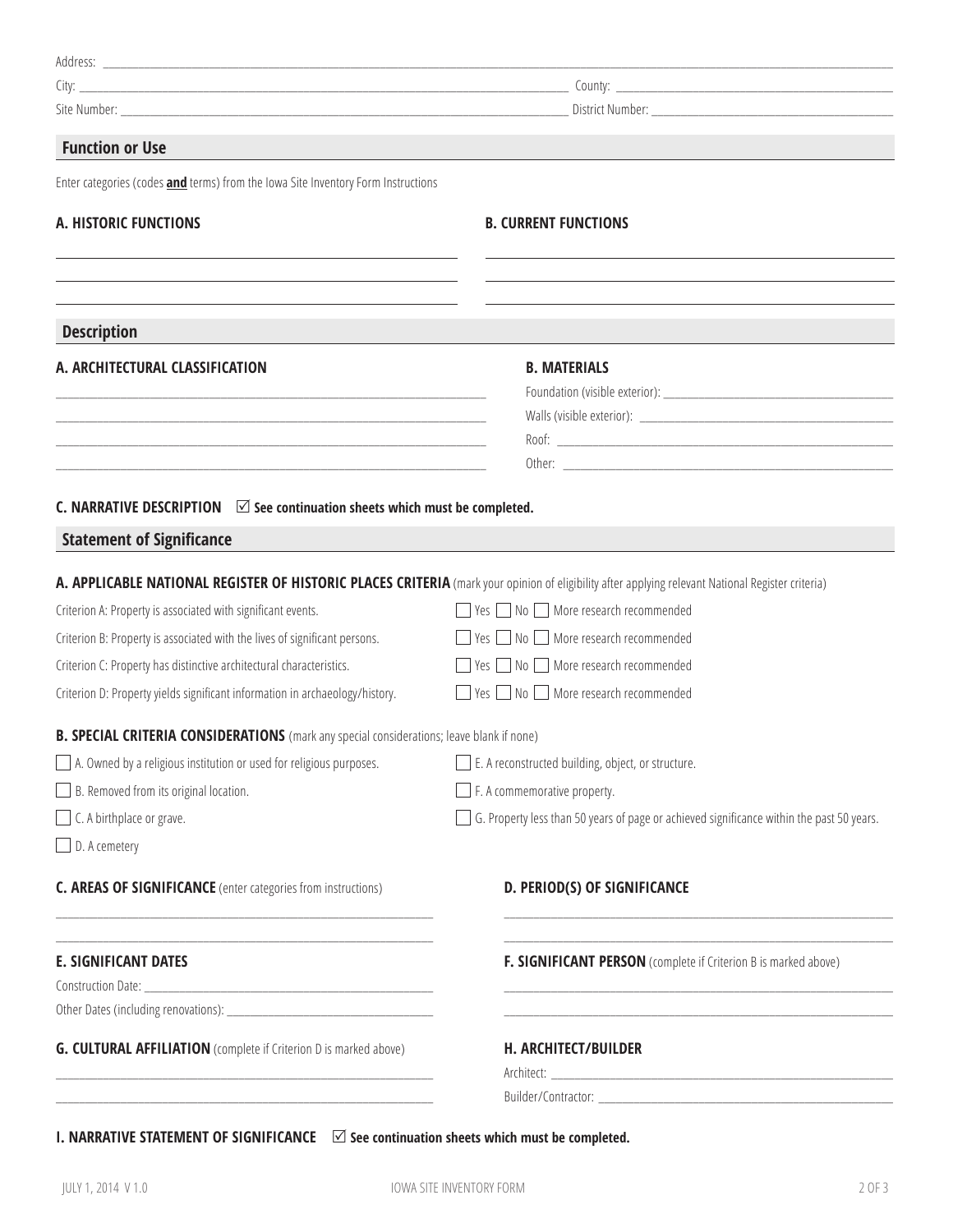| <b>Address</b> |                  |
|----------------|------------------|
| City:          | County:          |
| Site Number:   | District Number: |

# **Bibliography**

R **See continuation sheets to list research sources used in preparing this form.** 

## **Geographic Data**

#### **OPTIONAL UTM REFERENCES**

See continuation sheet for additional UTM or comments

|     | Zone | <b>Easting</b> | <b>Northing</b> | <b>NAD</b> |
|-----|------|----------------|-----------------|------------|
| ٠.  |      |                |                 |            |
| 2.  |      |                |                 |            |
| 3.  |      |                |                 |            |
| -4. |      |                |                 |            |

#### **Form Preparation**

| Name and Title: |            | Date: |
|-----------------|------------|-------|
|                 |            |       |
| Street Address: |            |       |
| City:           | State:     | 7IP·  |
| Email:          | Telephone: |       |

## **Additional Documentation**

#### **A. FOR ALL PROPERTIES, ATTACH THE FOLLOWING, AS SPECIFIED IN THE IOWA SITE INVENTORY FORM INSTRUCTIONS**

1. Map of property's location within the community.

2. Glossy color 4x6 photos labeled on back with property/building name, address, date taken, view shown, and unique photo number.

3. Photo key showing each photo number on a map and/or floor plan, using arrows next top each photo number to indicate the location and directional view of each photograph.

4. Site plan of buildings/structures on site, identifying boundaries, public roads, and building/structure footprints.

#### **B. FOR ALL STATE HISTORIC TAX CREDIT PART 1 APPLICATIONS, HISTORIC DISTRICTS AND FARMSTEADS, AND BARNS**

See lists of special requirements and attachments in the Iowa Site Inventory Form Instructions.

| <b>State Historic Preservation Office (SHPO) Use Only</b>                                                                                                                                                                                                            |       |
|----------------------------------------------------------------------------------------------------------------------------------------------------------------------------------------------------------------------------------------------------------------------|-------|
| The SHPO has reviewed the Site Inventory and concurs with above survey opinion on National Register eligibility:<br>More research recommended<br>N <sub>0</sub><br>    γρς<br>$\Box$ This is a locally designated property or part of a locally designated district. |       |
| Comments:                                                                                                                                                                                                                                                            |       |
| SHPO Authorized Signature:                                                                                                                                                                                                                                           | Date: |